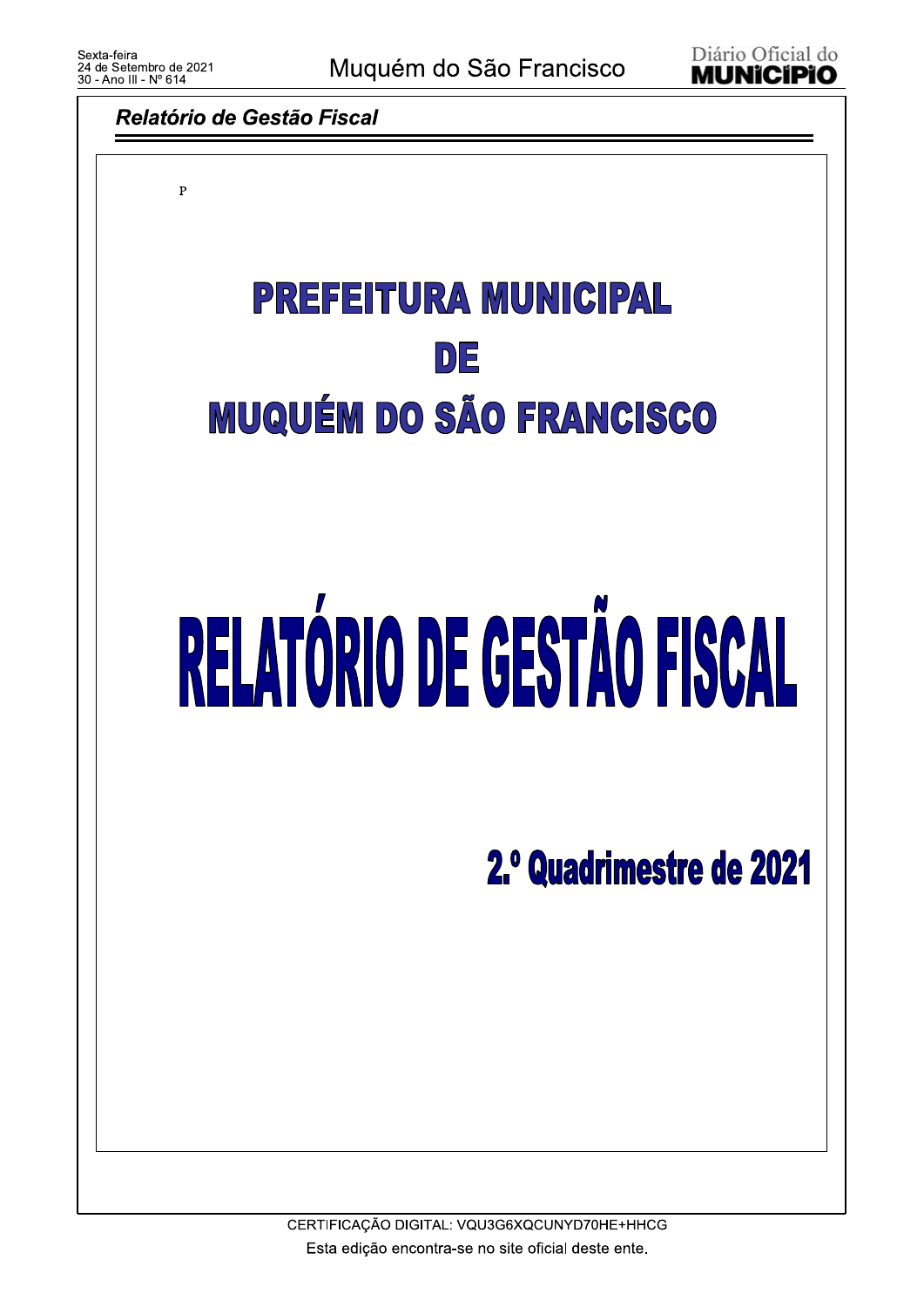

CÍPIO DE MUQUÉM DE SÃO FRANCISCO - BA - PODER EXECUTIVO<br>PREFEITURA MUNICIPAL DE MUQUÉM DE SÁ FRANCISCO<br>DEMONSTRATIVO DA DESPISO FISCAL FRANCISCO<br>DEMONSTRATIVO DA DESPESA COM PESSOAL<br>ORÇAMENTOS FISCAL E DA SECURIDADE SOCIAL

|                                                                                                                   |                                         |                        |               |               |                          | SETEMBRU ZUZU A AGUSTU ZUZT |                            |              |              |                                 |                          |              |                                         |                                 |
|-------------------------------------------------------------------------------------------------------------------|-----------------------------------------|------------------------|---------------|---------------|--------------------------|-----------------------------|----------------------------|--------------|--------------|---------------------------------|--------------------------|--------------|-----------------------------------------|---------------------------------|
| RGF - ANEXO 1 (LRF, art. 55, inciso I, alinea "a")                                                                |                                         |                        |               |               |                          |                             | <b>DESPESAS EXECUTADAS</b> |              |              |                                 |                          |              |                                         |                                 |
|                                                                                                                   | (Ultimos 12 Meses)<br><b>LIQUIDADAS</b> |                        |               |               |                          |                             |                            |              |              | <b>INSCRITAS EM</b><br>RESTOS A |                          |              |                                         |                                 |
| <b>DESPESAS COM PESSOAL</b>                                                                                       | Setembro/2020                           | Outubra/2020           | Novembro/2020 | Dezembro/2020 | Janeiro/2021             | Fevereiro/2021              | Março/2021                 | Abril 2021   | Maio/2021    | Junho/2021                      | Julho/2021               | Aposto/2021  | <b>TOTAL/ÚLTIMO</b><br>12 MESES)<br>(a) | PAGAR NÃO<br>PROCESSADOS<br>(b) |
| <b>DESPESA BRUTA COM PESSOAL (I)</b>                                                                              | 1.426.139,75                            | 1.571.446,46           | 2.165.453,60  | 2.114.122,61  | 318.638,51               | 2.752.584,36                | 2.070.566,09               | 1.689.239,33 | 1.820.687,67 | 1.973.752,13                    | 1.852.311,07             | 1.909.720,57 | 21.664.662.15                           |                                 |
| Pessoal Ativo                                                                                                     | 1.036.789,28                            | 1.272.948.57           | 1.998.331,49  | 1.317.367.22  | 164.738,57               | 2.422.584,63                | 1.868.427,47               | 1.490.739.33 | 1.558.429,10 | 1.713.941.97                    | 1.522.640,54             | 1.672.232.48 | 18.039.170,65                           |                                 |
| Vencimentos, Vantagens e Outras Despesas Variavéis                                                                | 1.036.789,28                            | 1.272.948.57           | 1.998.331,49  | 1.317.367,22  | 164.738,57               | 2.422.584,63                | 1.868.427,47               | 1.490.739,33 | 1.558.429,10 | 1.713.941.97                    | 1.522.640.54             | 1.672.232,48 | 18.039.170.65                           |                                 |
| Obrigações Patronais                                                                                              |                                         |                        |               |               |                          |                             |                            |              |              |                                 |                          |              |                                         |                                 |
| Beneficios Previdenciários                                                                                        |                                         |                        |               |               |                          | $\sim$                      | ×                          | ٠            | ٠            | ٠                               | ٠                        |              |                                         |                                 |
| Pessoal Inativo e Pensionistas                                                                                    |                                         |                        |               | $\sim$        | $\overline{\phantom{a}}$ | $\ddot{\phantom{0}}$        | ٠                          | ٠            | ٠            | $\sim$                          | ٠                        |              | $\cdot$                                 |                                 |
| Aposentados. Reserva e Reformas                                                                                   |                                         |                        |               |               |                          | ÷                           | ×.                         | ٠            | ×            | ×                               |                          |              |                                         |                                 |
| Pensões                                                                                                           |                                         |                        |               |               |                          |                             |                            |              |              |                                 |                          |              |                                         |                                 |
| Outros Beneficios Previdenciários                                                                                 |                                         |                        |               |               |                          | ×.                          | $\sim$                     |              |              |                                 |                          |              |                                         |                                 |
| Outras Despesas com Pessoal decorrentes de Contratos de Terceirização (art. 18<br>Parágrafo 1 da LRF)             | 389.350,47                              | 298.497.89             | 167.122,11    | 796.755,39    | 153.899,94               | 329.999,73                  | 202.138,62                 | 198,500.00   | 262.258,57   | 259.810.16                      | 329.670,53               | 237.488.09   | 3.625.491.50                            |                                 |
| DESPESAS NÃO COMPUTADAS (art.19, § 1º da LRF) (II)<br>Indenizações por Demissão e Incentivo à Demissão Voluntária |                                         | ٠                      |               |               | $\sim$                   |                             | ٠                          |              | ٠            | ٠                               | $\overline{\phantom{a}}$ | ٠            |                                         |                                 |
| Decorrentes de Decisão Judicial                                                                                   |                                         |                        |               |               |                          | ×.                          | $\sim$<br>$\sim$           |              | ٠            | $\overline{\phantom{a}}$        | $\overline{\phantom{a}}$ |              |                                         |                                 |
| Despesas de Exercícios Anteriores de período amterior a apuração                                                  |                                         |                        |               |               |                          |                             |                            |              |              |                                 |                          |              |                                         |                                 |
| Inativos e Pensionistas com Recursos Vinculados                                                                   |                                         |                        |               |               |                          |                             |                            |              |              |                                 |                          |              |                                         |                                 |
| Convocação Extraordinária (Inciso II, § 6 <sup>9</sup> , Art. 57 da CF                                            |                                         |                        |               |               |                          |                             |                            |              |              |                                 |                          |              |                                         |                                 |
| DESPESA LIQUIDA COM PESSOAL (III) = (I-II)                                                                        | 1.426.139.75                            | 1.571.446.46           | 2.165.453.60  | 2.114.122.61  | 318,638.51               | 2.752.584.36                | 2.070.566.09               | 1,689,239,33 | 1.820.687.67 | 1.973.752.13                    | 1.852.311.07             | 1.909.720.57 | 21.664.662.15                           |                                 |
| APURACÃO DO CUMPRIMENTO DO LIMITE LEGAL                                                                           | VALOR                                   |                        |               | % SOBRE A RCL |                          |                             |                            |              |              |                                 |                          |              |                                         |                                 |
|                                                                                                                   |                                         |                        |               |               |                          |                             |                            |              |              |                                 |                          |              |                                         |                                 |
| RECEITA CORRENTE LÍQUIDA - RCL (IV)                                                                               |                                         | 40.942.313,94          |               |               |                          |                             |                            |              |              |                                 |                          |              |                                         |                                 |
| (-) Transferências obrigatórias da União relativas às emendas individuais(V) (§ 13,<br>art. 166 da CF)            |                                         |                        |               |               |                          |                             |                            |              |              |                                 |                          |              |                                         |                                 |
| (=) RECEITA CORRENTE LÍQUIDA AJUSTADA (VI)                                                                        |                                         | 40.942.313.94          |               |               |                          |                             |                            |              |              |                                 |                          |              |                                         |                                 |
| DESPESA TOTAL COM PESSOAL - DTP (VII) = (III a + III b)                                                           | 52.92<br>21.664.662.15                  |                        |               |               |                          |                             |                            |              |              |                                 |                          |              |                                         |                                 |
| LIMITE MÁXIMO (VIII) (incisos I, II e III, art. 20 da LRF)                                                        | 54,00<br>22.108.849.53                  |                        |               |               |                          |                             |                            |              |              |                                 |                          |              |                                         |                                 |
| LIMITE PRUDENCIAL (IX) = (0.95 x VIII) (parágrafo único do art. 22 da LRF)                                        |                                         | 51.30<br>31.621.636.11 |               |               |                          |                             |                            |              |              |                                 |                          |              |                                         |                                 |
| LIMITE DE ALERTA (X) = (0,90 x VIII) (inciso II do §1º do art. 59 da LRF)                                         |                                         | 19.897.964.57          |               | 48.60         |                          |                             |                            |              |              |                                 |                          |              |                                         |                                 |
| FONTE: Sistema Betha Sapo                                                                                         |                                         |                        |               |               |                          |                             |                            |              |              |                                 |                          |              |                                         |                                 |

Gilmaria Rios Pereira Araújo

Sec Planejamento e Financas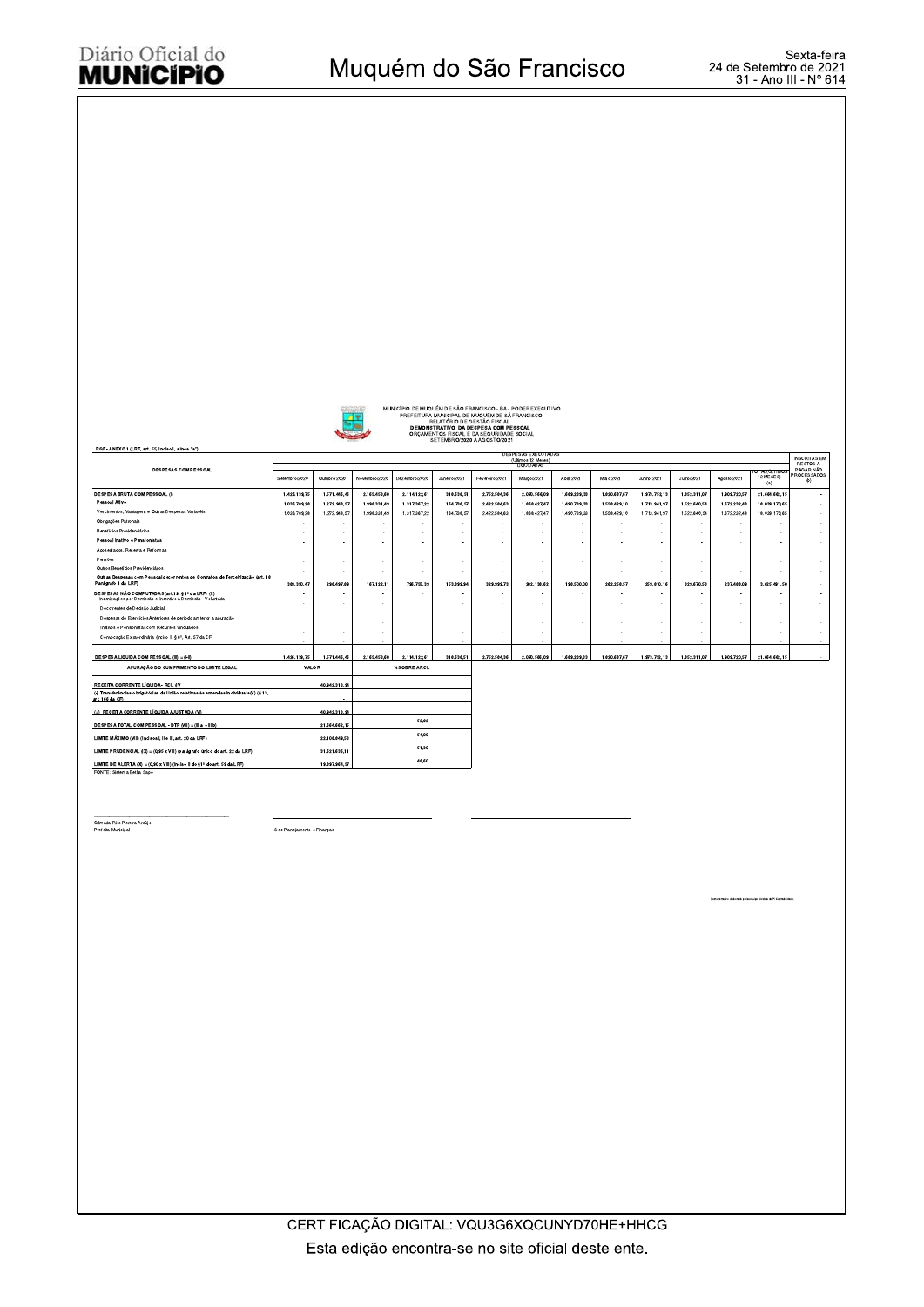## Município de Muquém de São Francisco - BA RELATÓRIO DE GESTÃO FISCAL DEMONSTRATIVO DA DÍVIDA CONSOLIDADA LÍQUIDA ORÇAMENTOS FISCAL E DA SEGURIDADE SOCIAL JANEIRO A AGOSTO 2021

| R\$ 1,00<br>RGF - ANEXO 2 (LRF, art. 55, inciso I, alínea "b")          |                                                           |                                               |                       |                       |  |  |
|-------------------------------------------------------------------------|-----------------------------------------------------------|-----------------------------------------------|-----------------------|-----------------------|--|--|
| DÍVIDA CONSOLIDADA                                                      | SALDO DO                                                  | SALDO DO EXERCÍCIO DE <exercício></exercício> |                       |                       |  |  |
|                                                                         | <b>EXERCÍCIO ANTERIOR</b>                                 | Até o 1º Quadrimestre                         | Até o 2° Quadrimestre | Até o 3º Quadrimestre |  |  |
| DÍVIDA CONSOLIDADA - DC (I)                                             | 6.934.400.41                                              | 6.813.733.49                                  | 6.648.658.90          | 0.00                  |  |  |
| Dívida Mobiliária                                                       |                                                           |                                               |                       |                       |  |  |
| Dívida Contratual                                                       | 6.934.400,41                                              | 6.813.733,49                                  | 6.648.658,90          | 0,00                  |  |  |
| Empréstimos                                                             | 0,00                                                      | 0,00                                          | 0.00                  | 0.00                  |  |  |
| Internos                                                                | 0.00                                                      | 0.00                                          |                       |                       |  |  |
| Externos                                                                |                                                           |                                               |                       |                       |  |  |
| Reestruturação da Dívida de Estados e Municípios                        |                                                           |                                               |                       |                       |  |  |
| Financiamentos                                                          |                                                           |                                               |                       |                       |  |  |
| Internos                                                                |                                                           |                                               |                       |                       |  |  |
| Externos                                                                |                                                           |                                               |                       |                       |  |  |
| Parcelamento e Renegociação de dívidas                                  | 6.934.400.41                                              | 6.813.733,49                                  | 6.648.658.90          | 0.00                  |  |  |
| De Tributos                                                             |                                                           |                                               |                       |                       |  |  |
| De Contribuições Previdenciárias                                        | 6.934.400,41                                              | 6.813.733,49                                  | 6.648.658,90          | 0,00                  |  |  |
| De Demais Contribuições Sociais                                         | 0,00                                                      | 0,00                                          | 0.00                  | 0.00                  |  |  |
| Do FGTS                                                                 |                                                           |                                               |                       |                       |  |  |
| Com Instituição Não financeira                                          |                                                           |                                               |                       |                       |  |  |
| Demais Dívidas Contratuais                                              |                                                           |                                               |                       |                       |  |  |
| Precatórios Posteriores a 05/05/2000 (inclusive) - Vencidos e não pagos | 0,00                                                      | 0.00                                          | 0.00                  | 0,00                  |  |  |
| Outras Dívidas                                                          |                                                           |                                               |                       |                       |  |  |
| DEDUÇÕES (II)                                                           | 711.256.57                                                | 4.133.666.38                                  | 2.620.648,26          | 0,00                  |  |  |
| Disponibilidade de Caixa <sup>1</sup>                                   | 711.256.57                                                | 4.133.666,38                                  | 2.620.648,26          | 0,00                  |  |  |
| Disponibilidade de Caixa Bruta                                          | 736.792,28                                                | 4.159.202,09                                  | 2.646.183,97          | 0,00                  |  |  |
| (-) Restos a Pagar Processados                                          | 25.535,71                                                 | 25.535,71                                     | 25.535,71             | 0,00                  |  |  |
| Demais Haveres Financeiros                                              | 0.00                                                      | 0.00                                          | 0.00                  | 0.00                  |  |  |
| DÍVIDA CONSOLIDADA LÍQUIDA <sup>2</sup> (DCL) (III) = $(I - II)$        | 6.223.143.84                                              | 2.680.067.11                                  | 4.028.010.64          | 0.00                  |  |  |
| RECEITA CORRENTE LÍOUIDA - RCL                                          | 36.529.967,90                                             | 40.320.165,72                                 | 40.942.313,94         | 0,00                  |  |  |
| % da DC sobre a RCL (I/RCL)                                             | 18,98                                                     | 16,90                                         | 16,24                 | #DIV/0!               |  |  |
| % da DCL sobre a RCL (III/RCL)                                          | 17,04                                                     | 6,65                                          | 9.84                  | #DIV/0!               |  |  |
| LIMITE DEFINIDO POR RESOLUÇÃO DO SENADO FEDERAL - <%>                   | 43.835.961.48                                             | 48.384.198.86                                 | 49.130.776,73         | 0.00                  |  |  |
| LIMITE DE ALERTA (inciso III do § 1° do art. 59 da LRF) - <%>           | 39.452.365.33                                             | 43.545.778.98                                 | 44.217.699.06         | 0.00                  |  |  |
|                                                                         | SALDO DO<br>SALDO DO EXERCÍCIO DE <exercício></exercício> |                                               |                       |                       |  |  |
| OUTROS VALORES NÃO INTEGRANTES DA DC                                    | <b>EXERCÍCIO ANTERIOR</b>                                 | Até o 1º Quadrimestre                         | Até o 2° Quadrimestre | Até o 3º Quadrimestre |  |  |
| PRECATÓRIOS ANTERIORES A 05/05/2000                                     | 0,00                                                      | 0,00                                          | 0.00                  | 0,00                  |  |  |
| PRECATÓRIOS POSTERIORES A 05/05/2000 (Não incluídos na DC) <sup>2</sup> | 0,00                                                      | 0.00                                          | 0.00                  | 0,00                  |  |  |
| PASSIVO ATUARIAL                                                        | 0,00                                                      | 0,00                                          | 0,00                  | 0,00                  |  |  |
| INSUFICIÊNCIA FINANCEIRA                                                | 0,00                                                      | 0,00                                          | 0,00                  | 0,00                  |  |  |
| DEPÓSITOS E CONSIGNAÇÕES SEM CONTRAPARTIDA                              | 0,00                                                      | 0,00                                          | 0,00                  | 0,00                  |  |  |
| RP NÃO-PROCESSADOS                                                      | 0,00                                                      | 0,00                                          | 0.00                  | 0.00                  |  |  |
| ANTECIPAÇÕES DE RECEITA ORÇAMENTÁRIA - ARO                              | 0,00                                                      | 0,00                                          | 0.00                  | 0,00                  |  |  |
| DÍVIDA CONTRATUAL DE PPP                                                | 0,00                                                      | 0,00                                          | 0,00                  | 0,00                  |  |  |
| APROPRIAÇÃO DE DEPÓSITOS JUDICIAIS - LC 151/2015                        | 0.00                                                      | 0.00                                          | 0.00                  | 0.00                  |  |  |

FONTE: Prefeitura Municipal de Muquém do São Francisco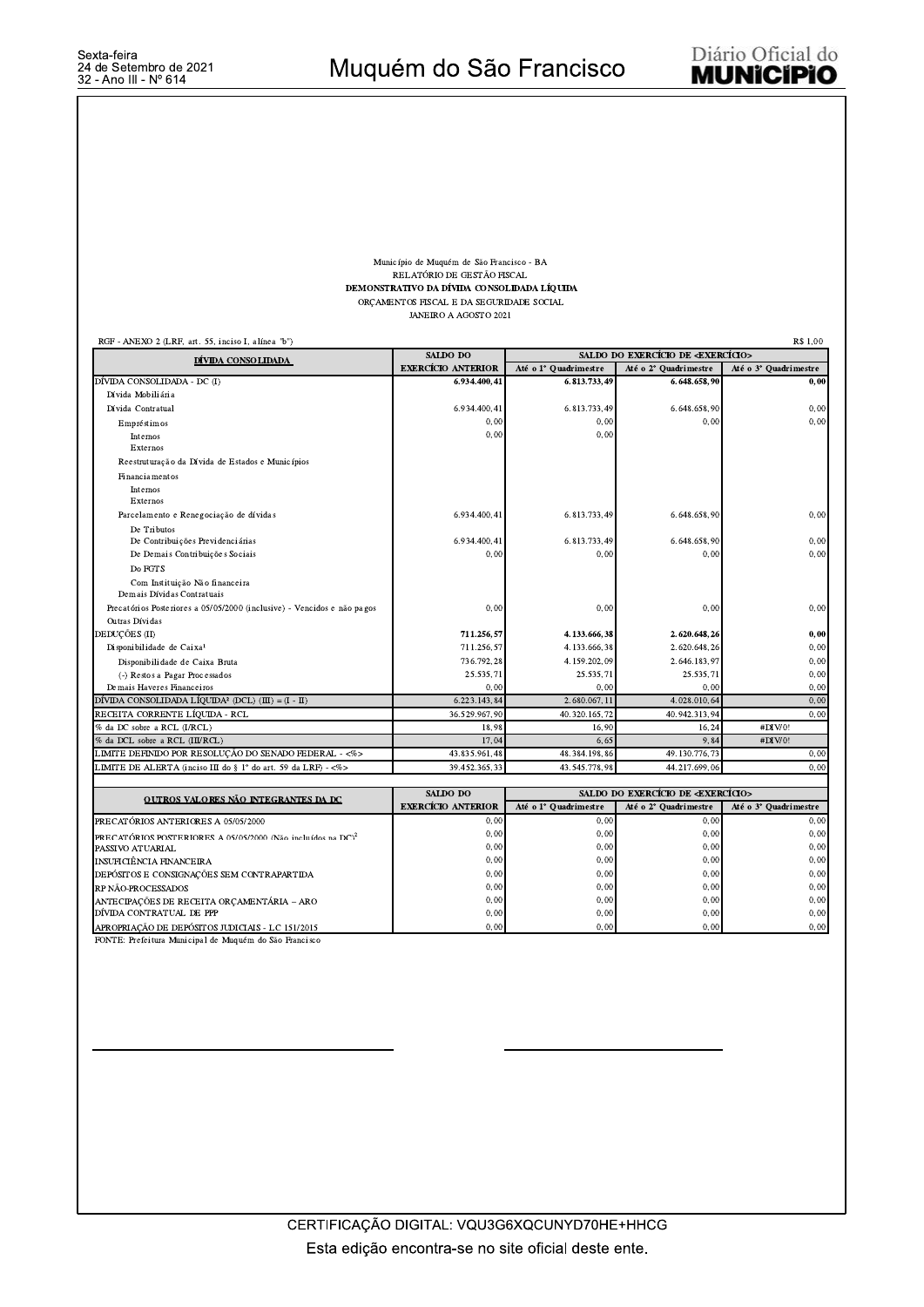

## MUNICÍPIO DE MUQUÉM DE SÃO FRANCISCO - BA RELATÓRIO DE GESTÃO FISCAL DEMONSTRATIVO DAS GARANTIAS E CONTRAGARANTIAS DE VALORES ORÇAMENTOS FISCAL E DA SEGURIDADE SOCIAL

JANEIRO A AGOSTO DE 2021

RGF - Anexo 3 (LRF, art. 55, inciso I, alínea "c" e art. 40, § 1º)

R\$ 1,00

|                                                                                                              | SALDO DO                            | SALDO DO EXERCÍCIO DE 2021 |                          |                          |  |  |
|--------------------------------------------------------------------------------------------------------------|-------------------------------------|----------------------------|--------------------------|--------------------------|--|--|
| <b>GARANTIAS CONCEDIDAS</b>                                                                                  | <b>EXERCÍCIO</b><br><b>ANTERIOR</b> | Até o 1º<br>Quadrimestre   | Até o 2°<br>Quadrimestre | Até o 3°<br>Quadrimestre |  |  |
| AOS ESTADOS (I)                                                                                              |                                     |                            |                          |                          |  |  |
| Em Operações de Crédito Externas                                                                             | 0,00                                | 0,00                       | 0,00                     | 0,00                     |  |  |
| Em Operações de Crédito Interna                                                                              | 0.00                                | 0.00                       | 0.00                     | 0.00                     |  |  |
| AOS MUNICÍPIOS (II)                                                                                          |                                     |                            |                          |                          |  |  |
| Em Operações de Crédito Externas                                                                             | 0.00                                | 0.00                       | 0.00                     | 0,00                     |  |  |
| Em Operações de Crédito Interna                                                                              | 0.00                                | 0.00                       | 0.00                     | 0.00                     |  |  |
| ÀS ENTIDADES CONTROLADAS (III)                                                                               |                                     |                            |                          |                          |  |  |
| Em Operações de Crédito Externas                                                                             | 0,00                                | 0,00                       | 0,00                     | 0,00                     |  |  |
| Em Operações de Crédito Interna                                                                              | 0,00                                | 0.00                       | 0.00                     | 0,00                     |  |  |
| POR MEIO DE FUNDOS E PROGRAMAS (IV)                                                                          | 0,00                                | 0,00                       | 0,00                     | 0,00                     |  |  |
| TOTAL GARANTIAS CONCEDIDAS (V) = $(I + II + III + IV)$                                                       | 0.00                                | 0,00                       | 0,00                     | 0,00                     |  |  |
| <b>RECEITA CORRENTE LÍQUIDA - RCL (VI)</b>                                                                   | 36.529.967.90                       | 40.320.165.72              | 40.942.313.94            | 0,00                     |  |  |
| (-) Transferências obrigatórias da União relativas às emendas<br>individuais (art. 166-A, § 1°, da CF) (VII) | 0.00                                | 0,00                       | 0,00                     | 0.00                     |  |  |
| RECEITA CORRENTE LÍQUIDA AJUSTADA PARA CÁLCULO DOS<br>LIMITES DE ENDIVIDAMENTO (VIII) = (VI - VII)           | 36.529.967.90                       | 40.320.165,72              | 40.942.313,94            | 0,00                     |  |  |
| % do TOTAL DAS GARANTIAS sobre a RCL AJUSTADA (V/VIII)                                                       | 0,00                                | 0.00                       | 0.00                     | 0,00                     |  |  |
| LIMITE DEFINIDO POR RESOLUÇÃO DO SENADO FEDERAL - 22%                                                        | 8.036.592.94                        | 8.870.436.46               | 9.007.309.07             | 0,00                     |  |  |
| LIMITE DE ALERTA (inciso III do 61° do art. 59 da LRF) - 19.8%                                               | 7.232.933.65                        | 7.983.392.81               | 8.106.578.16             | 0.00                     |  |  |

|                                                                | SALDO DO                            | SALDO DO EXERCÍCIO DE 2021           |                          |                          |  |  |
|----------------------------------------------------------------|-------------------------------------|--------------------------------------|--------------------------|--------------------------|--|--|
| CONTRAGARANTIAS RECEBIDAS                                      | <b>EXERCÍCIO</b><br><b>ANTERIOR</b> | Até o 1 <sup>°</sup><br>Quadrimestre | Até o 2°<br>Quadrimestre | Até o 3°<br>Quadrimestre |  |  |
| DOS ESTADOS (VII)                                              |                                     |                                      |                          |                          |  |  |
| Em Garantia às operações de Crédito Externas                   | 0.00                                | 0.00                                 | 0.00                     | 0.00                     |  |  |
| Em Garantia às operações de Crédito Internas                   | 0,00                                | 0,00                                 | 0,00                     | 0.00                     |  |  |
| DOS MUNICÍPIOS (VIII)                                          |                                     |                                      |                          |                          |  |  |
| Em Garantia às operações de Crédito Externas                   | 0,00                                | 0,00                                 | 0,00                     | 0.00                     |  |  |
| Em Garantia às operações de Crédito Internas                   | 0,00                                | 0,00                                 | 0,00                     | 0.00                     |  |  |
| DAS ENTIDADES CONTROLADAS (IX)                                 |                                     |                                      |                          |                          |  |  |
| Em Garantia às operações de Crédito Externas                   | 0,00                                | 0,00                                 | 0,00                     | 0,00                     |  |  |
| Em Garantia às operações de Crédito Internas                   | 0,00                                | 0,00                                 | 0.00                     | 0.00                     |  |  |
| EM GARANTIAS POR MEIO DE FUNDOS E PROGRAMAS (X)                | 0,00                                | 0,00                                 | 0,00                     | 0,00                     |  |  |
| TOTAL CONTRAGARANTIAS RECEBIDAS $(XI) = (VII + VIII + IX + X)$ | 0,00                                | 0,00                                 | 0,00                     | 0,00                     |  |  |

**MEDIDAS CORRETIVAS:** 

FONTE:

Muquém de São Francisco, 23/09/2021

GILMARIA RIOS PEREIRA ARAÚJO PREFEITA - CPF: 890.110.905-00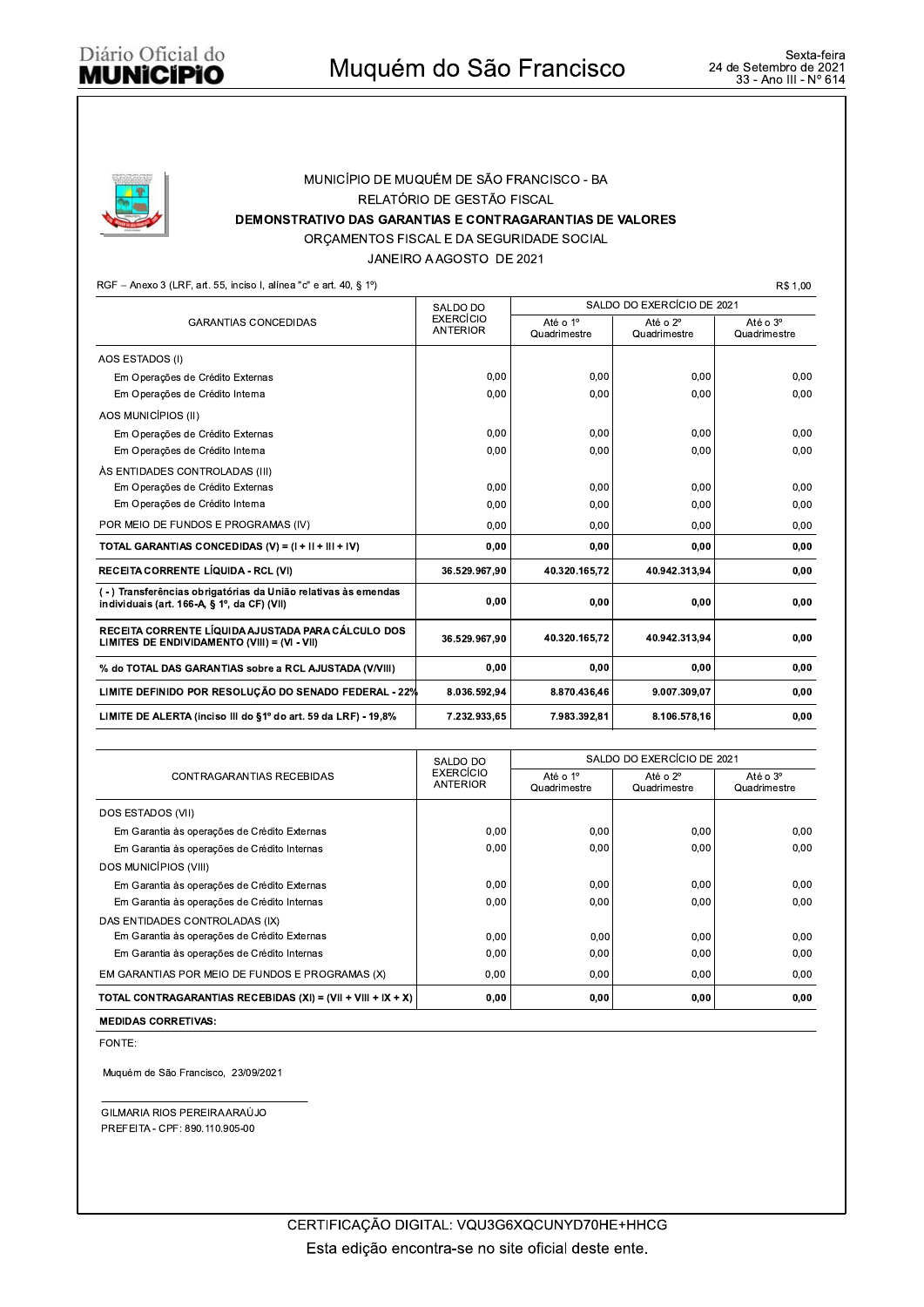## MUNICÍPIO DE MUQUÉM DE SÃO FRANCISCO - BA RELATÓRIO DE GESTÃO FISCAL DEMONSTRATIVO DAS OPERAÇÕES DE CRÉDITO ORÇAMENTOS FISCAL E DA SEGURIDADE SOCIAL JANEIRO A AGOSTO 2021/QUADRIMESTRE MAIO - AGOSTO

RGF - ANEXO 4 (LRF, art. 55, inciso I, alínea "d" e inciso III alínea "c")

R\$ 1,00

|                                                                                                                         | <b>VALOR REALIZADO</b>           |                                         |  |  |
|-------------------------------------------------------------------------------------------------------------------------|----------------------------------|-----------------------------------------|--|--|
| OPERAÇÕES DE CRÉDITO                                                                                                    | No Quadrimestre de<br>referência | Até o Quadrimestre de<br>referência (a) |  |  |
| Mobiliária                                                                                                              | 0,00                             | 0,00                                    |  |  |
| Interna                                                                                                                 | 0,00                             | 0,00                                    |  |  |
| Externa                                                                                                                 | 0,00                             | 0,00                                    |  |  |
| Contratual                                                                                                              | 0.00                             | 0,00                                    |  |  |
| Interna                                                                                                                 | 0,00                             | 0,00                                    |  |  |
| Empréstimo                                                                                                              | 0,00                             | 0,00                                    |  |  |
| Aquisição Financiada de Bens e Arrendamento Mercantil Financeiro                                                        | 0,00                             | 0,00                                    |  |  |
| Antecipação de Receita pela Venda a Termo de Bens e Serviços                                                            | 0.00                             | 0,00                                    |  |  |
| Assunção, Reconhecimento e Confissão de Dívidas (LRF, art. 29, § 1º)                                                    | 0,00                             | 0,00                                    |  |  |
| Operações de crédito não sujeitas ao limite para fins de contratação                                                    | 0,00                             | 0,00                                    |  |  |
| Externa                                                                                                                 | 0,00                             | 0,00                                    |  |  |
| Empréstimo                                                                                                              | 0,00                             | 0,00                                    |  |  |
| Aquisição Financiada de Bens e Arrendamento Mercantil Financeiro                                                        | 0.00                             | 0,00                                    |  |  |
| Antecipação de Receita pela Venda a Termo de Bens e Serviços                                                            | 0,00                             | 0,00                                    |  |  |
| Assunção, Reconhecimento e Confissão de Dívidas (LRF, art. 29, § 1º)                                                    | 0,00                             | 0,00                                    |  |  |
| Operações de crédito não sujeitas ao limite para fins de contratação                                                    | 0,00                             | 0,00                                    |  |  |
| <b>TOTAL (III)</b>                                                                                                      | 0.00                             | 0,00                                    |  |  |
|                                                                                                                         |                                  |                                         |  |  |
| APURAÇÃO DO CUMPRIMENTO DOS LIMITES                                                                                     | <b>VALOR</b>                     | % SOBRE A RCL                           |  |  |
| RECEITA CORRENTE LÍQUIDA - RCL (IV)                                                                                     | 40.942.313,94                    |                                         |  |  |
| (-) Transferências obrigatórias da União relativas às emendas individuais (art. 166-A, § 1º,<br>da CF) (V)              | 0,00                             |                                         |  |  |
| RECEITA CORRENTE LÍQUIDA AJUSTADA PARA CÁLCULO DOS LIMITES DE<br><b>ENDIVIDAMENTO (VI) = (IV - V)</b>                   | 40.942.313.94                    |                                         |  |  |
| OPERAÇÕES VEDADAS(VII)                                                                                                  | 0,00                             | 0,00                                    |  |  |
| TOTAL CONSIDERADO PARA FINS DA APURAÇÃO DO CUMPRIMENTO DO LIMITE (VIII) =<br>$(IIIa + VII - Ia - IIa)$                  | 0,00                             | 0,00                                    |  |  |
| LIMITE GERAL DEFINIDO POR RESOLUÇÃO DO SENADO FEDERAL PARA AS OPERAÇÕES<br>DE CRÉDITO EXTERNAS E INTERNAS               | 6.550.770,23                     | 16,00                                   |  |  |
| LIMITE DE ALERTA (inciso III do §1º do art. 59 da LRF) - 14,4%                                                          | 5.895.693,21                     | 14,40                                   |  |  |
| OPERAÇÕES DE CRÉDITO POR ANTECIPAÇÃO DA RECEITA ORÇAMENTÁRIA                                                            | 0,00                             | 0,00                                    |  |  |
| LIMITE DEFINIDO POR RESOLUÇÃO DO SENADO FEDERAL PARA AS OPERAÇÕES DE<br>CRÉDITO POR ANTECIPAÇÃO DA RECEITA ORÇAMENTÁRIA | 2.865.961,98                     | 7,00                                    |  |  |
|                                                                                                                         | <b>VALOR REALIZADO</b>           |                                         |  |  |
| OUTRAS OPERAÇÕES QUE INTEGRAM DÍVIDA CONSOLIDADA                                                                        | No Quadrimestre de<br>referência | Até o Quadrimestre de<br>referência (a) |  |  |
| Parcelamentos de Dívidas                                                                                                | 0,00                             | 0,00                                    |  |  |
| Tributos                                                                                                                | 0,00                             | 0,00                                    |  |  |
| Contribuições Previdenciárias                                                                                           | 0.00                             | 0.00                                    |  |  |
| <b>FGTS</b>                                                                                                             | 0,00                             | 0,00                                    |  |  |
| Operações de reestruturação e recomposição do principal de dívidas                                                      | 0.00                             | 0.00                                    |  |  |

FONTE: Notas:

Muquém de São Francisco, 23/09/2021